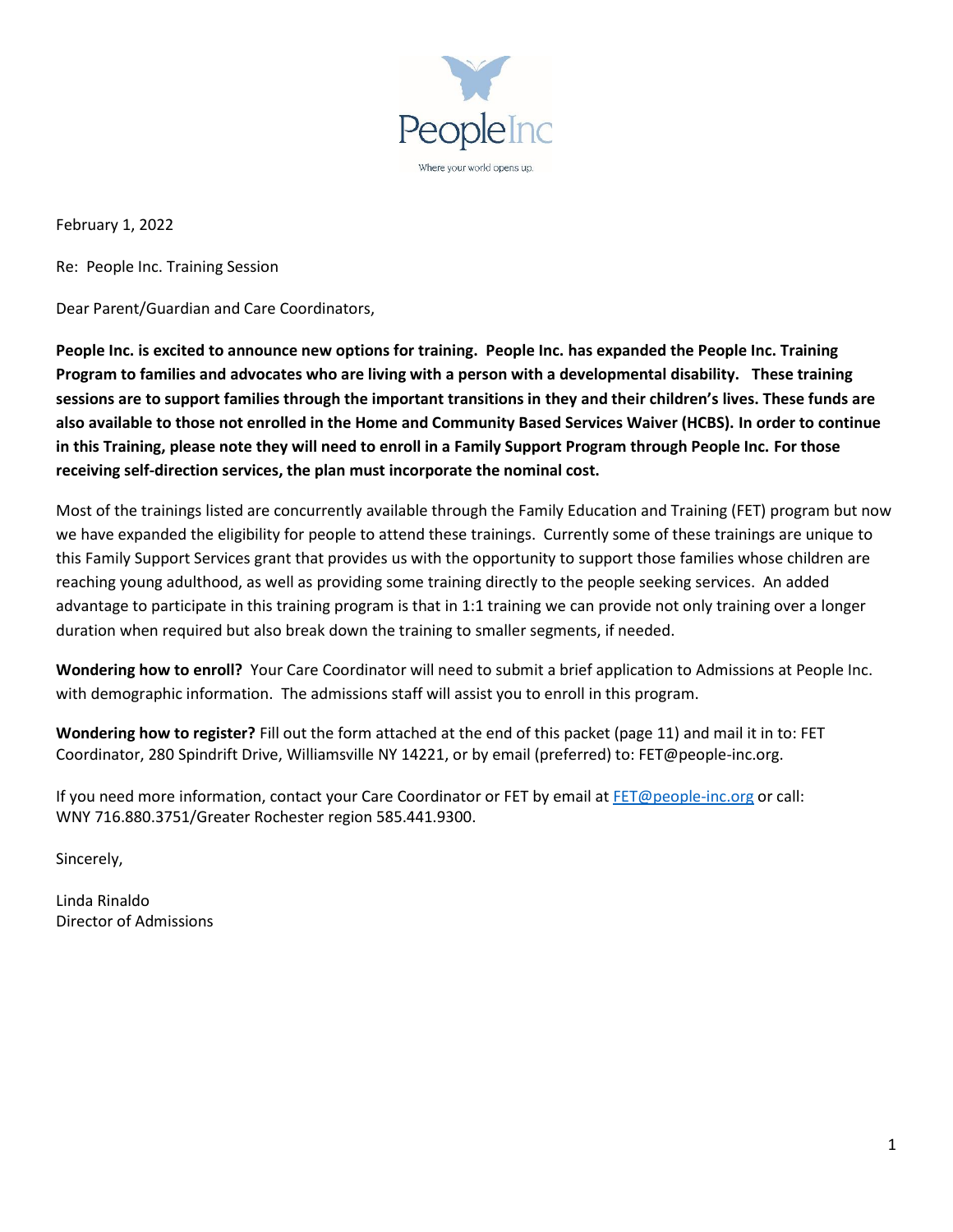## **2022 SCHEDULE – All classes offered virtually**

### **Building a Career Path with your Child: Discovery of Career ServIces**

Presented by Megan Logan, Senior Employment Supervisor Recommended for caregivers for family members age 14 or older.

This training will educate families on how to have ongoing conversations about career aspirations, building skills, identifying talents/desires and learning about what services are available post high school. There will be an overview of the following job related services: Community Pre Vocational, Supported Employment, ACCES-VR, Pathways to Employment and ETP.

#### **Dates offered:**

| Thursday, January 13  | 4:00-6:00 p.m. |
|-----------------------|----------------|
| Thursday, March 10    | 4:00-6:00 p.m. |
| Thursday, May 12      | 4:00-6:00 p.m. |
| Thursday, July 14     | 4:00-6:00 p.m. |
| Thursday, September 8 | 4:00-6:00 p.m. |
| Thursday, November 10 | 4:00-6:00 p.m. |

This FET is also available by appointment for 1:1 session

### **Caregiver Stress and Burnout: Helping Caregivers Take Care of Themselves**

Presented by Amber Sarubbi, Behavior Intervention Specialist-Assessment Recommended for caregivers for family members of all ages.

Caring for an individual with a disability is stressful. This training is intended to focus and educate caregivers on the effects of stress, how this can lead to burnout, and the risks of ignoring stress and burnout. Attendees will work together and with the instructor to identify triggers of stress in their lives, and create a personal plan for coping with stress to prevent burnout.

#### **Dates offered:**

| Wednesday, February 23 | $5:00-7:00 p.m.$  |
|------------------------|-------------------|
| Thursday, May 5        | $9:00-11:00$ a.m. |
| Tuesday, August 9      | 5:00-7:00 p.m.    |
| Wednesday, November 9  | 5:00-7:00 p.m.    |

This FET is also available by appointment for 1:1 session In person available only in Rochester area

### **Encouraging Independence in my Child**

Presented by Kristen Staats, Senior Community Supervisor and mother of a son learning to be independent Recommended for caregivers for family members of all ages but especially teenagers and young adults

This training will help families embrace an able mindset by identifying ways to foster growth and confidence. Preparing your child/teen for their own future as an adult who can reside as independently as possible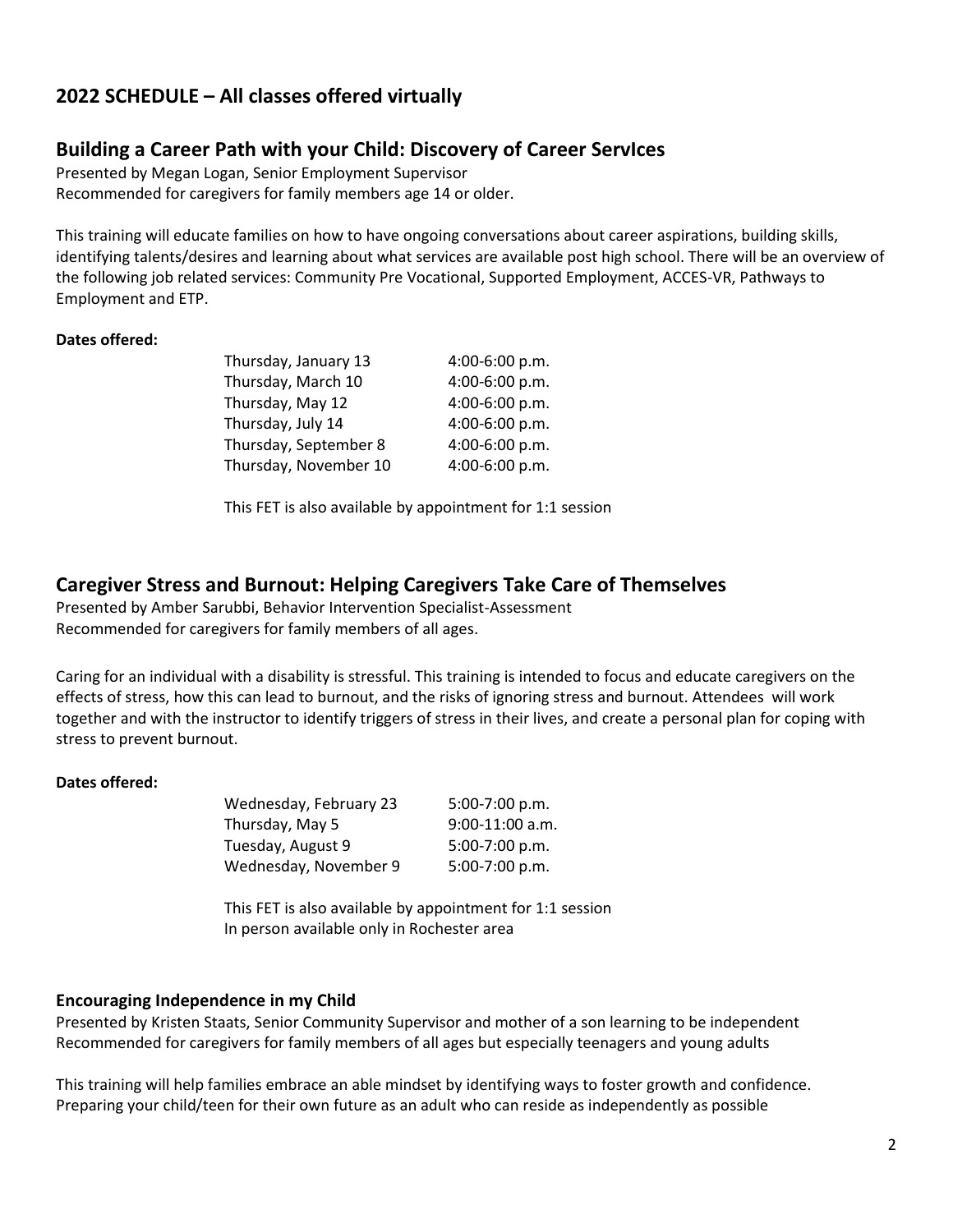is something that can be fostered at any age. By defining long term goals, identifying current skillsets, providing the structure, related tasks and methods to track progress you can creatively build a plan to provide these supports either by yourself, or utilizing familiy members and trusted peers. The goal is to meet each person where they are and help them utilize their own strengths to build up their abilty for a future of "I can do this!"

#### **Dates offered:**

| Thursday, March 24     | 6:00-8:00 p.m. |
|------------------------|----------------|
| Thursday, June 23      | 6:00-8:00 p.m. |
| Thursday, September 22 | 6:00-8:00 p.m. |
| Thursday, December 8   | 6:00-8:00 p.m. |

This FET is also available by appointment for 1:1 session

## **Environmental Modification and Adaptive Technology: The Process through the HCBSW**

Presented by Casey J. Moore, Project Manager Recommended for caregivers for family members of all ages.

The Home and Community Based Waiver provides Environmental Modifications and Adaptive Technologies for individuals with developmental disabilities. This presentation will provide you with an overview of the process and provide a forum for questions to be addressed.

#### **Dates offered:**

| Thursday, March 10     | 5:00-7:00 p.m. |
|------------------------|----------------|
| Tuesday, June 21       | 1:00-3:00 p.m. |
| Thursday, September 22 | 5:00-7:00 p.m. |
| Thursday, November 10  | 2:00-4:00 p.m. |
|                        |                |

### **Financial Benefits for Persons with DD in NYS**

Presented by Terri Szuflita, Director of Member Benefits and Shannon Ryndak, Rep Payee Benefits Manager Recommended for caregivers for family members of all ages but especially approaching age 17 or over.

An overview of SSI and Social Security Disability Benefits and how and when to apply for them. Discussion of income and resources, what it means to be a Representative Payee and overpayments. Also an overview of SNTs and ABLE accounts. We will also discuss Medicaid and Medicare programs. (see one on one sessions for more person centered discussions).

| Thursday, January 20   | 4:00-6:00 p.m. |
|------------------------|----------------|
| Tuesday, March 15      | 4:00-6:00 p.m. |
| Thursday, May 19       | 4:00-6:00 p.m. |
| Tuesday, July 19       | 4:00-6:00 p.m. |
| Thursday, September 15 | 4:00-6:00 p.m. |
| Tuesday, November 15   | 4:00-6:00 p.m. |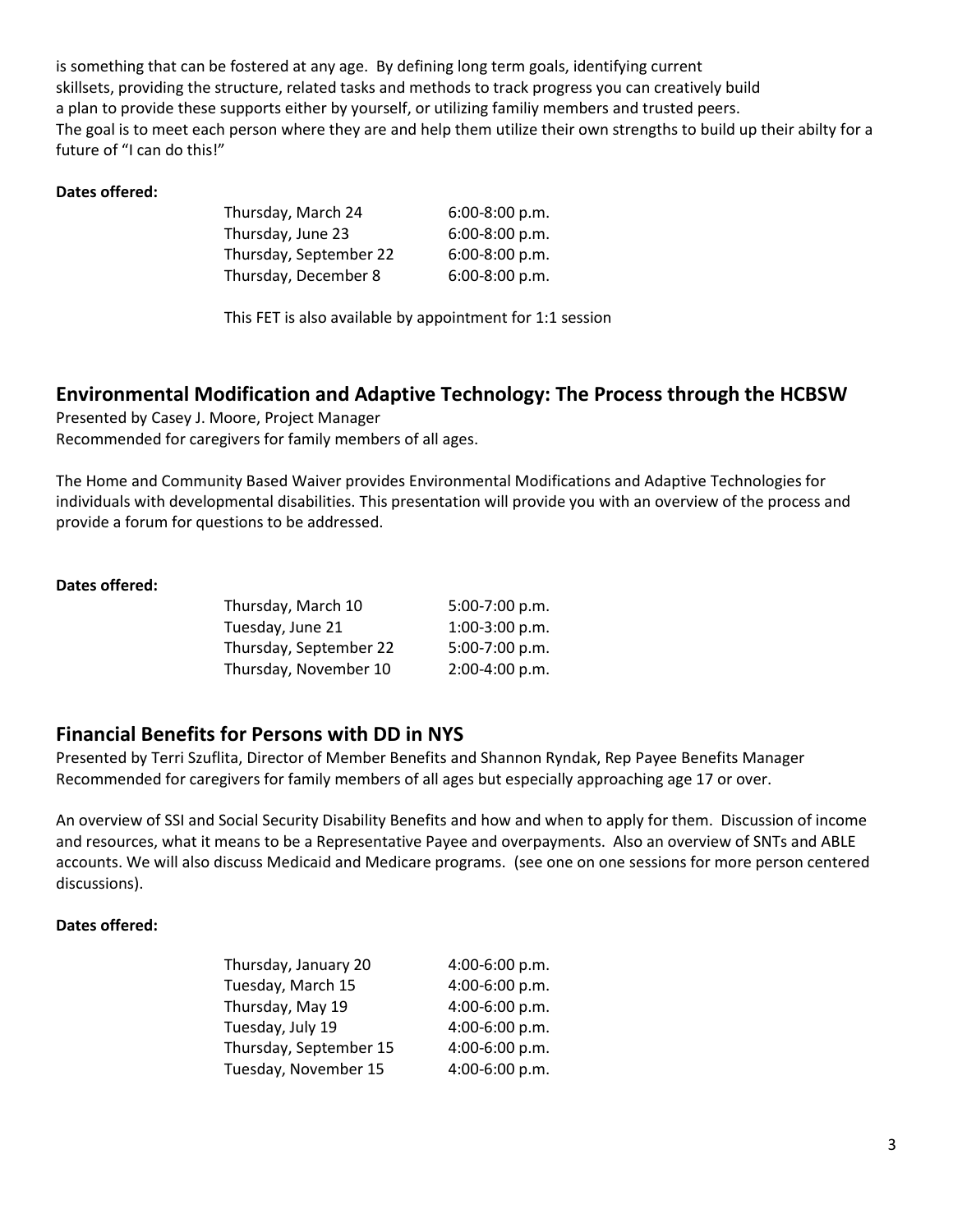## **Guardianship, Wills, and Trusts**

Presented by Tracy Harrienger, General Counsel or Tracey Kosmoski, Para-Legal, People Inc. Recommended for caregivers for family members of all ages.

This presentation is an overview of legal guardianship and the process, including the responsibilities a legal guardian has. A portion of the training will focus on Supplemental Needs Trust and details provided on how your loved one may benefit from the service. Questions will be solicited and addressed. Training available both virtually and in person.

#### **Dates offered:**

| Tuesday, January 11   | 3:00-5:00 p.m. |
|-----------------------|----------------|
| Tuesday, February 8   | 3:00-5:00 p.m. |
| Tuesday, March 8      | 3:00-5:00 p.m. |
| Tuesday, April 12     | 3:00-5:00 p.m. |
| Tuesday, May 10       | 3:00-5:00 p.m. |
| Tuesday, June 14      | 3:00-5:00 p.m. |
| Tuesday, July 12      | 3:00-5:00 p.m. |
| Tuesday, August 9     | 3:00-5:00 p.m. |
| Tuesday, September 13 | 3:00-5:00 p.m. |
| Tuesday, October 11   | 3:00-5:00 p.m. |
| Tuesday, November 8   | 3:00-5:00 p.m. |
| Tuesday, December 13  | 3:00-5:00 p.m. |

Other dates available by appointment for 1:1 session

### **Housing Options**

Presented by Amy Ferraro, Senior Community Supervisor Recommended for caregivers of family members that are 17 or older

This traning will discuss different housing options for people to live. We will discuss a wide array of options available once the person is ready to leave the parent's home. There will be examples of all the different possibilities and this training will explore in depth each option.

#### **Dates offered:**

| Tuesday, February 8    | $4:00-6:00 p.m.$ |
|------------------------|------------------|
| Tuesday, April 12      | 4:00-6:00 p.m.   |
| Thursday, June 9       | 4:00-6:00 p.m.   |
| Thursday, September 15 | 4:00-6:00 p.m.   |

This FET is also available by appointment for 1:1 session

## **IEP Development and Parent Advocacy at the IEP Meeting**

Presented by Elizabeth Assad-Penner, Educational Advocate Recommended for caregivers for family members that are school age.

The IEP meeting can be an overwhelming experience. Learn how to plan for the meeting and advocate for your child.

### **Dates offered:**

Monday, February 28 5:00-7:00 p.m.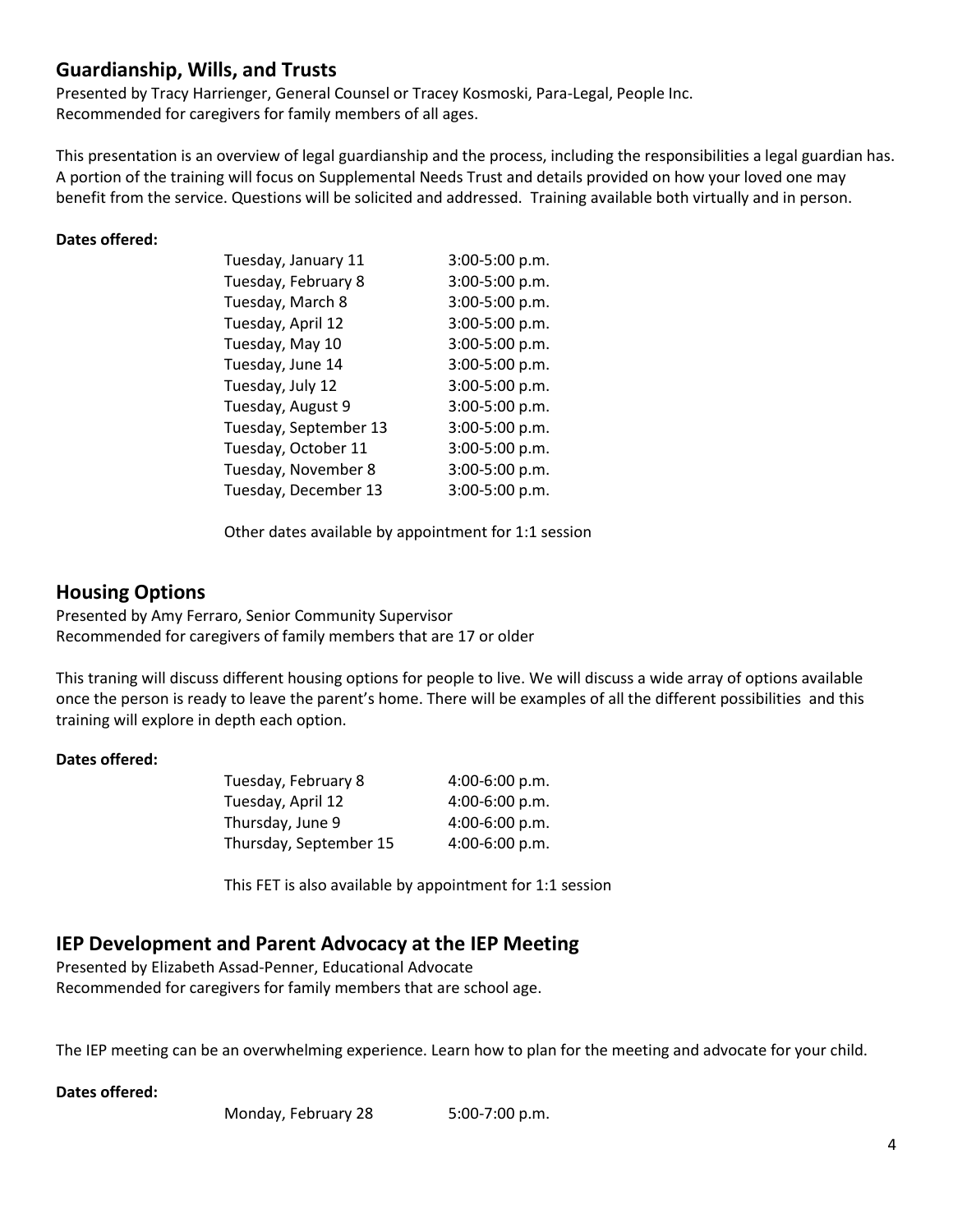| Monday, April 4    | $5:00-7:00 p.m.$ |
|--------------------|------------------|
| Monday, October 24 | $5:00-7:00 p.m.$ |

This FET is available by appointment for 1:1 session; training can be either in person or virtual

#### **I want to Get a Paying Job but I Don't Know What to Expect**

Presented by Megan Logan, Senior Employment Supervisor Recommended for family members age 14 or older.

This course is designed for the person receiving services. The focus will be on motivational speeches. Throughout this course there will be clips of inspiring motivational speeches Meant to uplift inspire and reframe your thought patterns. This course can be interactive or allowed for follow along. Sometimes a little motivational speech can reframe your week and set you up for success. Discourse will close with discussion about implementing self-care as it relates to motivation.

#### **Dates offered:**

Tuesday, May 17 4:00-6:00 p.m. Tuesday, July 18 4:00-6:00 p.m. Tuesday, October 19 4:00-6:00 p.m.

This FET is also available by appointment for 1:1 session

### **Making a Safety Plan**

Presented by Carol Miller, Residential Director Recommended for caregivers for family members of all ages.

This includes a training on preparing an emergency contact list, an emergency bag (medication supply, sensory items, clothes and diapers) and obtaining items such as smoke detectors, CO2 detectors and medical alert bracelets.

#### **Dates offered:**

Tuesday, March 22 3:00-5:00 p.m. Thursday, June 23 3:00-5:00 p.m. Friday, October 21 3:00-5:00 p.m.

This FET is also available by appointment for 1:1 session

## **Making Decisions Together: Looking at Supported Decision Making**

Presented by Richard Banner, Director of Advocacy and Person Centered Practice Recommended for caregivers for family members as they are aging out of school

In this training we will discuss what Supported Decision Making is. We will examine together how this person-centered approach can be used as a tool to enhance or even be an alternative to guardianship. Sample forms and examples of Supported Decision Making in practice will be provided.

| Tuesday, July 19   | $6:00-8:00p$ |
|--------------------|--------------|
| Monday, December 5 | $6:00-8:00p$ |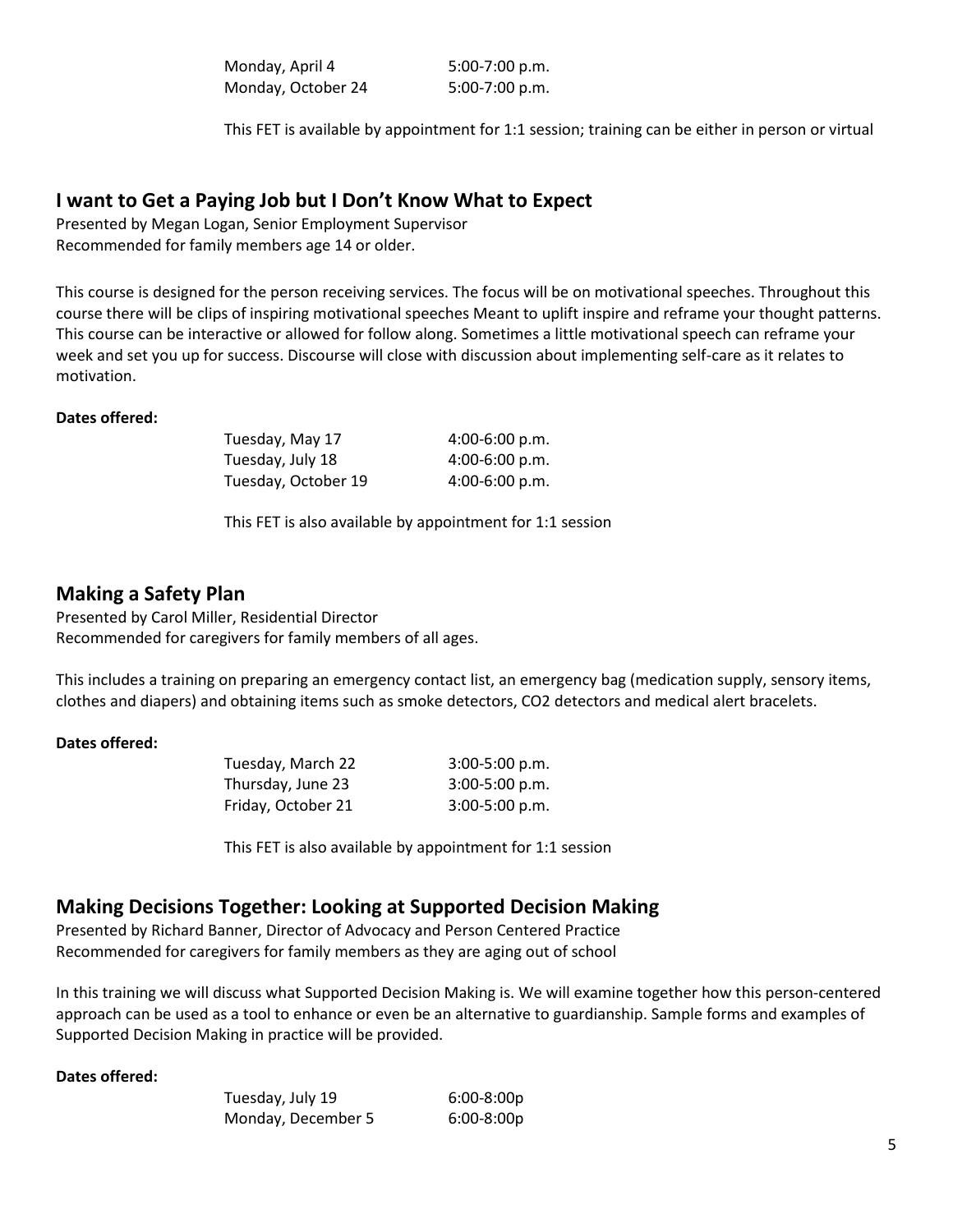### **Motivational Speeches for Life and Success: Embrace You**

Presented by Megan Logan, Senior Employment Supervisor Recommended for caregivers and family members age 14 or older.

This course is designed for the person receiving services. The focus will be on motivational speeches. Throughout this course there will be clips of inspiring motivational speeches Meant to uplift inspire and reframe your thought patterns. This course can be interactive or allowed for follow along. Sometimes a little motivational speech can reframe your week and set you up for success. Discourse will close with discussion about implementing self-care as it relates to motivation.

#### **Dates offered:**

| Tuesday, April 5    | $4:00-6:00 p.m.$ |
|---------------------|------------------|
| Tuesday, August 2   | $4:00-6:00 p.m.$ |
| Tuesday, November 1 | $4:00-6:00 p.m.$ |

This FET is also available by appointment for 1:1 session

## **Overview of the Special Education Process**

Presented by Elizabeth Assad-Penner, Educational Advocate Recommended for caregivers for family members of school age students.

During this informative session, you will learn about the laws of special education, special education process, parental consent, timelines, due process, disciplinary procedures, and extended school year services. Special concerns may also be addressed.

#### **Date offered:**

Monday, January 24 5:00-7:00 p.m. Monday, March 7 5:00-7:00 p.m.

This FET is available by appointment for 1:1 session; training can be either in person or virtual

### **Practical Person-Centered Training with your Teen and Young Adult**

Presented by Richard Banner, Director of Advocacy and Person Centered Practice Recommended for caregivers for family members who are teenagers and young adults

In this training we will discuss practical tools that you can use with young adult to examine strengths and challenges that they currently have and then begin building on those strengths to help them create a person-centered future for themselves while also developing a circle of support.

| Thursday, April 21   | $6:30-8:30$ p.m.      |
|----------------------|-----------------------|
| Thursday, July 21    | $6:30-8:30$ p.m.      |
| Tuesday, October 4   | $6:00-8:00 p.m.$      |
| Saturday, November 5 | 10:00 a.m.-12:00 p.m. |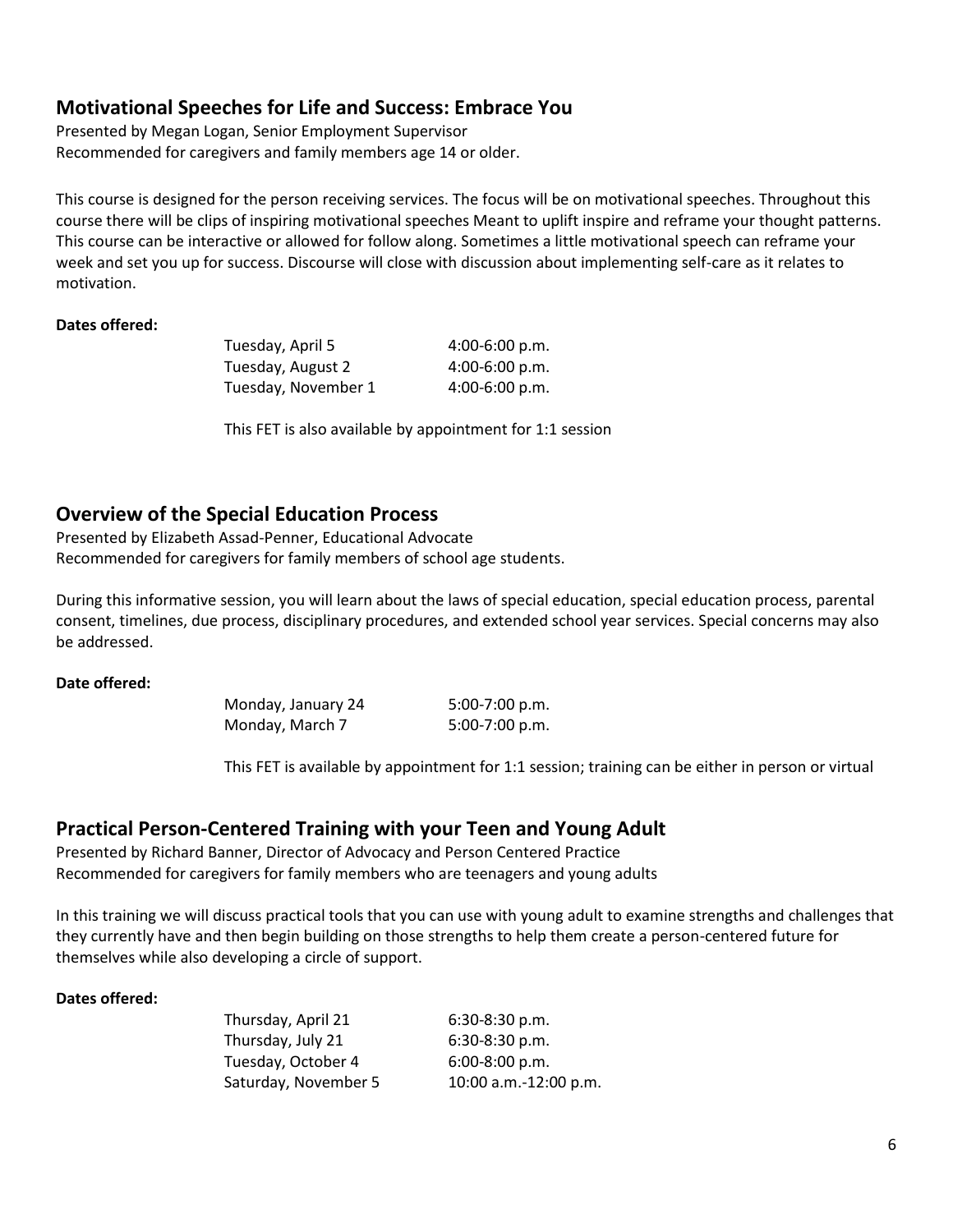## **Self-Care for the Caregiver, 2nd Edition**

Presented by Megan Logan, Senior Employment Supervisor Recommended for caregivers for family members of all ages.

Caregiving can be physically, emotionally and spiritually exhausting. Whether you are in the profession of caregiving or taking care of a loved one, it is important to remember to practice self-care. For family members, caregiving can carry other stressors such as: financial strain, family conflict, and social withdrawal. Over time, caregiver stress can lead to burnout. Burnout can be manifested as irritability, fatigue, problems with sleep, weight gain, feelings of helplessness or hopelessness, and social isolation. This training is offered to parents and caregivers to develop healthy coping skills and an active self-care plan.

#### **Dates offered:**

| Thursday, February 3 | 4:00-6:00 p.m. |
|----------------------|----------------|
| Thursday, April 7    | 4:00-6:00 p.m. |
| Thursday, June 9     | 4:00-6:00 p.m. |
| Thursday, August 4   | 4:00-6:00 p.m. |
| Thursday, October 6  | 4:00-6:00 p.m. |
| Thursday, December 1 | 4:00-6:00 p.m. |

This FET is also available by appointment for 1:1 session

### **Self-Advocacy – Helping your Child Find their Voice**

Presented by Richard Banner, Director of Advocacy and Person Centered Practice Recommended for caregivers for family members of all ages.

In this training we will discuss ways to channel your child's voice into constructively advocating their choices as they enter adulthood. We will talk about goal setting, asking for support in school, and begin the journey of advocating for their services as they continue to age.

#### **Dates offered:**

| $6:00-8:00 p.m.$      |
|-----------------------|
| 4:00-6:00 p.m.        |
| 10:00 a.m.-12:00 p.m. |
| $6:30-8:30$ p.m.      |
|                       |

### **Self-Directed Services**

Presented by Harpreet Saran-Rokicki, Program Director Recommended for caregivers for family members of all ages.

This class will provide an introduction of Self-Directed Services. You will be given an overview of budgeting, learn a new model for service delivery, and discover a world in which you can self-direct your life or support those you love to a greater level of independence.

| Thursday, January 27 | 5:30-7:30 p.m. |
|----------------------|----------------|
| Thursday, April 28   | 5:30-7:30 p.m. |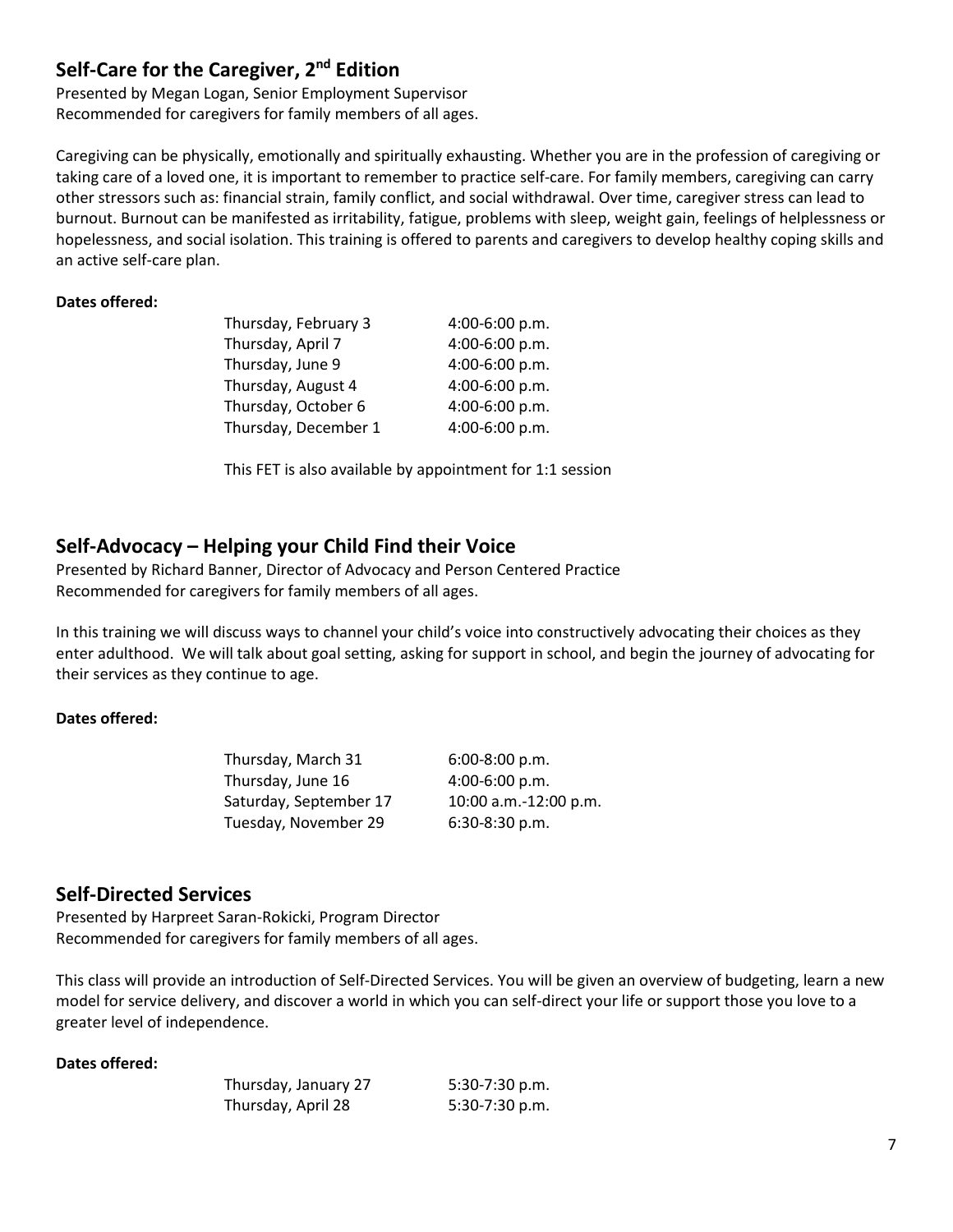## **The Transition Process: What is the Plan for my Child After High School?**

Presented by Elizabeth Assad-Penner, Educational Advocate Recommended for caregivers for family members of teens and young adults

This training is essential for parents of children with disabilities ages 14-21 years of age. Learn about what should be included in your child's IEP regarding transition services.

| Dates offered: | Classes offered virtually |                  |  |
|----------------|---------------------------|------------------|--|
|                | Monday, February 28       | $5:00-7:00 p.m.$ |  |
|                | Monday, May 9             | 5:00-7:00 p.m.   |  |
|                | Monday, July 25           | $5:00-7:00 p.m.$ |  |
|                | Monday, December 12       | 5:00-7:00 p.m.   |  |
|                |                           |                  |  |

This FET is available by appointment for 1:1 session; training can be either in person or virtual

## **Traveling for Medical Appointments**

Presented by Carol Miller, Residential Director Recommended for caregivers for family members of all ages.

Learn about getting a second opinion, what to bring, lodging options, reimbursement programs, insurance preauthorization's, and navigating the MAS process.

| Dates offered: | Friday, April 29    | $3:00-5:00 p.m.$ |
|----------------|---------------------|------------------|
|                | Thursday, August 18 | $3:00-5:00 p.m.$ |
|                | Tuesday, December 6 | $3:00-5:00 p.m.$ |

This FET is also available by appointment for 1:1 session

### **Understanding Positive Reinforcement**

Presented by Amber Sarubbi, Behavior Intervention Specialist-Assessment Recommended for caregivers for family members of all ages.

This training discusses how to use positive parenting approaches to increase desired behaviors and decrease challenging behaviors. You'll learn how to support your child through the use of different types of reinforcement including enthusiasm, labeled praise, encouragement and systems for providing tangible rewards. We will discuss how to choose a reinforce/reward that works and when to provide it to your child so it is most effective.

#### **Dates offered:**

Tuesday, January 25 5:00-7:00 p.m. Thursday, April 7 9:00-11:00 a.m. Wednesday, July 13 5:00-7:00 p.m. Thursday, October 20 5:00-7:00 p.m.

This FET is also available by appointment for 1:1 session In person available only in Rochester area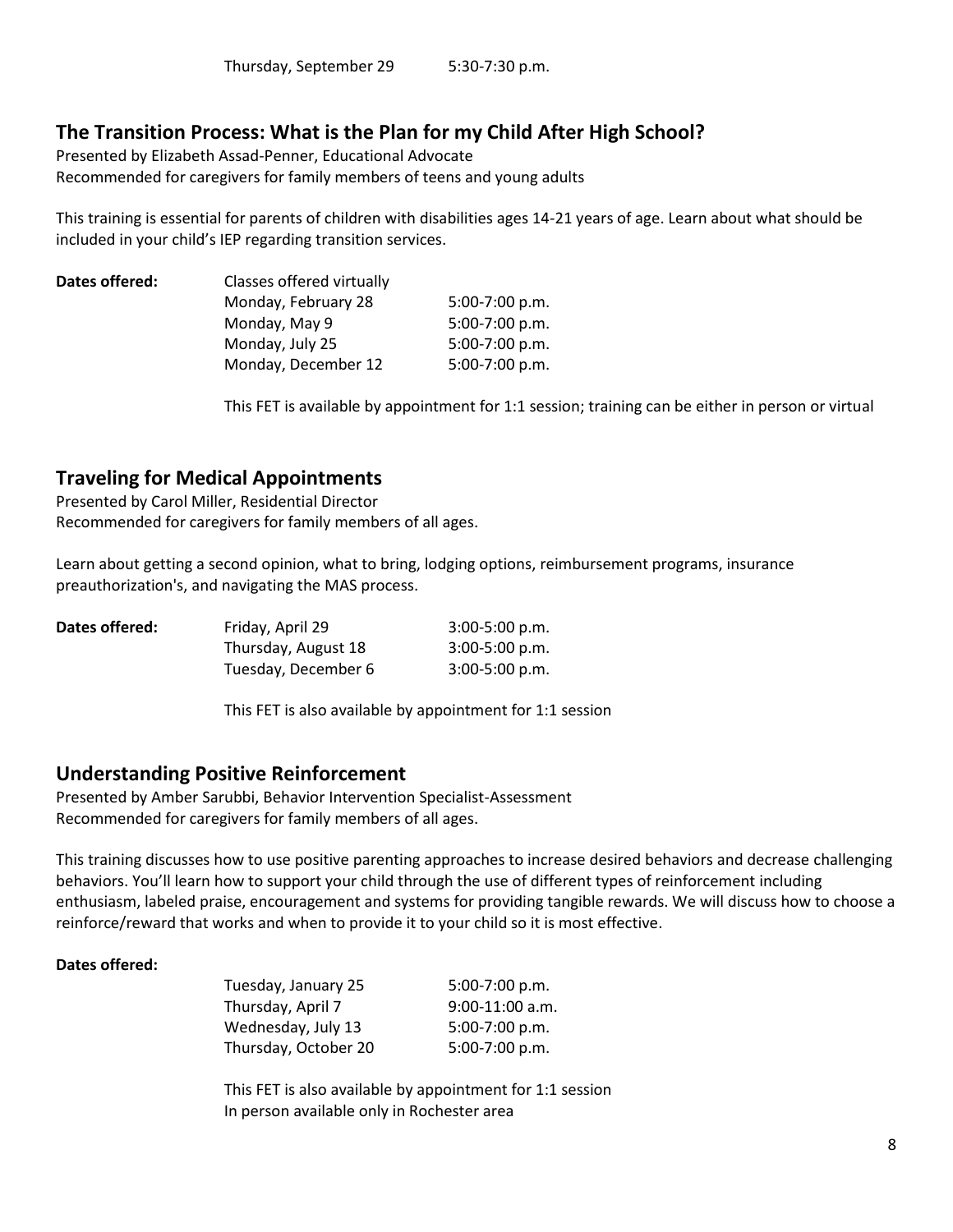## *The following sessions are available by appointment only:*

*Email your interest in one of these classes listed below to* FET@people-inc.org, *and we will reach out to the instructor to follow up with you to schedule. They are available virtually but some may be scheduled in person. Please note, that the individual trainings will be arranged based on needs of the family/caregiver needs, as well as the ability of the instructors to provide the training based on their own schedules.* 

### **Deaf Culture & Language** This class is offered by appointment only

Presented by David Wantuck, Community Relations Coordinator, Deaf Access Service Recommended for caregivers for family members of all ages.

Learn more about Deaf culture, Deafness, and American Sign Language (ASL). In addition to beginning to understand the Deaf experience, you will also see how the use of ASL, a visual language, can benefit people from all different backgrounds including hearing, non-verbal, and young children.

#### **Dealing with Grief** This class is offered by appointment only Presented by Ashley Keagle, Director of Life Transitions and Mercy Doula Program Recommended for caregivers for family members of all ages.

This class will help families, parents and children understand the stages and process of dealing with grief. We will discuss concepts and examples of grief and how it can affect one's feelings, thoughts and behaviors.

## **Dealing with your Family Member's Financial Situation**

Presented by Terri Szuflita, Director of Member Benefits and Shannon Ryndak, Rep Payee Benefits Manager Recommended for caregivers for family members of all ages but especially approaching age 17 or over.

These trainers are available to assist families with their questions on Social Security, asset management (to maintain social security and Medicaid) and what it means to be a Representative Payee. They can also provide financial counseling to families when their loved one is moving out of their family's home and into the community or group home.

**Educational Advocacy** This class is offered by appointment only; offered both in person and virtually Presented by Elizabeth Assad-Penner, Educational Advocate Recommended for caregivers for family members of school age children

The Educational Advocate will define the role & process of the Committee for Special Education (CSE), implementation of Individual Education Plans (IEP), assessments, and the parent's role as an advocate. Special concerns may also be addressed.

## **My Child and Prader-Willi Syndrome** This class is offered by appointment and virtually only

Presented by Gabrielle Landis, Behavioral Intervention Specialist Recommended for caregivers for family members of all ages with prader-willi syndrome.

Prader-Willi Syndrome or (PWS) is a rare disorder present at birth that results in a number of physical, mental and behavioral problems. This class will discuss a brief overview of PWS, including behavioral methods to support the person diagnosed with Prader-Willi Syndrome. The trainer will work with your family to identify specific concerns regarding your child and develop individualized supports. Sessions will be held at a convenient time and location that will be arranged with the presenter.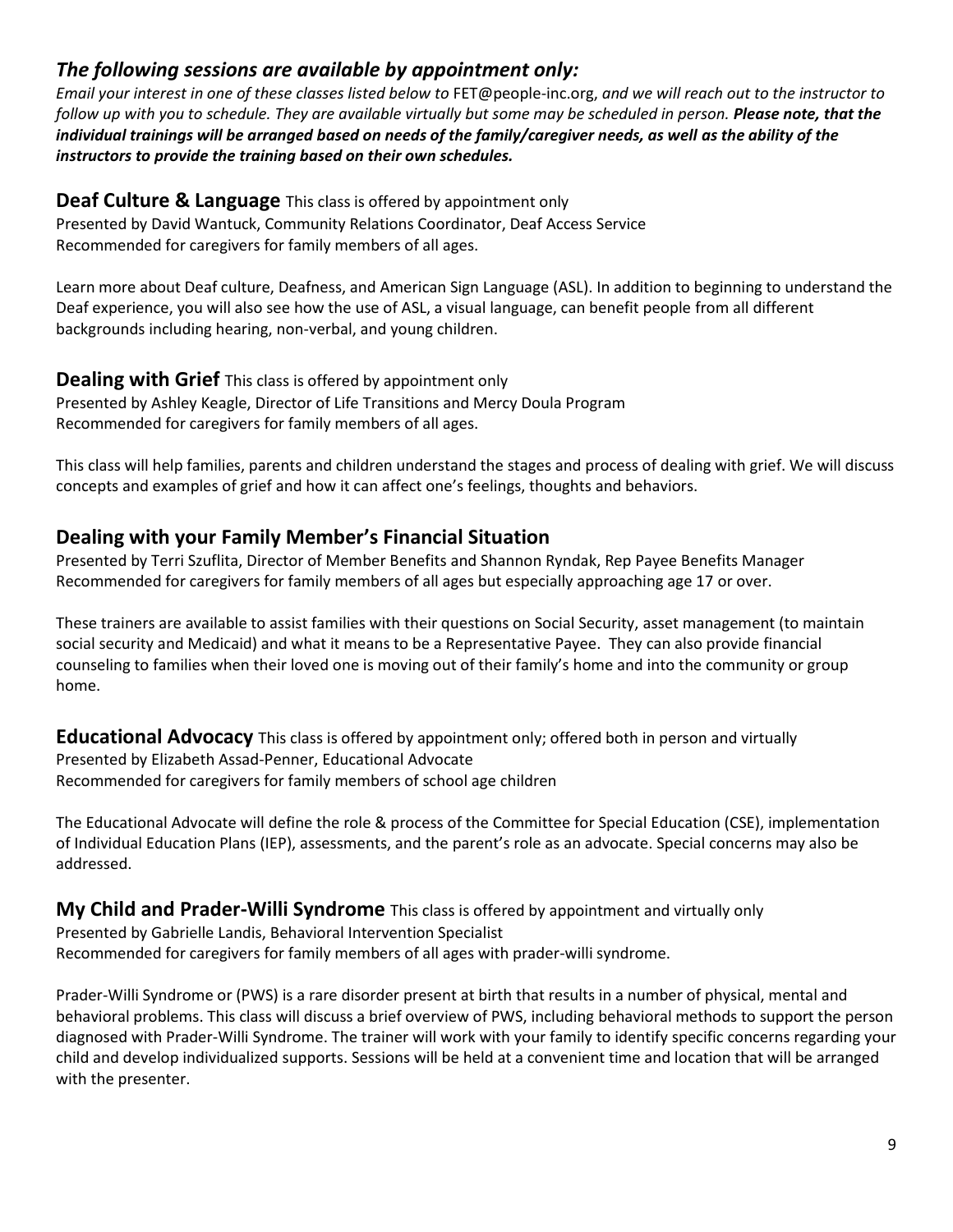### **Operation EDITH** This class is offered by appointment only Presented by Thomas Ess, VP/Emergency Management Safety and Security Recommended for caregivers for family members of all ages.

"EDITH" stands for "*Exit Drills in The Home*." A majority of the nearly 4,000 fire-related deaths that occur every year happen in the home during normal sleeping hours. A planned and practiced EXIT PLAN can reduce this number. Residential smoke detectors and the planning and practice of exit drills in the home have helped to reduce the number of lives lost to fire in recent years.

### **An Overview of Care Coordination/Care Management** This class is offered by appointment only

Presented by Maria McMorrow, Care Coordination Supervisor Recommended for caregivers for family members of all ages.

The Care Coordinator (CC) plays a very important role in accessing valuable services. This session will help you develop skills to form a working relationship with your CC with the goal of making your monthly meeting productive and meaningful. You will learn more about available services, the process for obtaining these services, and getting the most from the services your child will be receiving.

### **Overview of Dietary Choices** This class is offered by appointment only

Presented by Melissa Pukalo, Dietetic Technician Recommended for caregivers for family members of all ages.

The objective of this training is to create an informed approach to creatively feeding your child with a developmental disability. All parents, not just those of children with special needs, can be familiar with the stress and confusion associated with nourishing their child. Due to the strain this situation can create, parents are often tempted to give in to the demands of their child and poor eating habits are established. These issues may be further exacerbated when a child has difficulties with sensory processing, tactile defensiveness, allergies, intolerances, and other dietary restrictions. This training will prepare you with a baseline of knowledge to navigate all of your options, some creative approaches and tips to trying new things, that you may like to try with your own child.

### **Transitional Planning for Youth** This class is offered by appointment only

Presented by David Wantuck, Community Relations Coordinator, Deaf Access Service Recommended for caregivers for family members of transitioning students who are deaf or hard of hearing.

With the ADA as guidance, along with local and State laws, we will explore resources available to youth in a transitional phase of their lives whether it be from school to work, or high school to post-secondary education. We will also look at individual rights under the ADA and touch on self-advocacy skills for the Deaf and hard of hearing with regards to communication access.

## **Trauma Sensitive Schools: How can schools implement a Trauma Sensitive Approach with**

**your child?** This class is offered by appointment; offered both in person or virtual Presented by Elizabeth Assad-Penner, Educational Advocates Recommended for caregivers for family members of school age children

Has your child experienced an ACE (adverse childhood experience) or other traumatic event? Is the school struggling to work effectively with your child? This training with explore tools, strategies, and curriculums that school staff can use to help your child in the school setting.